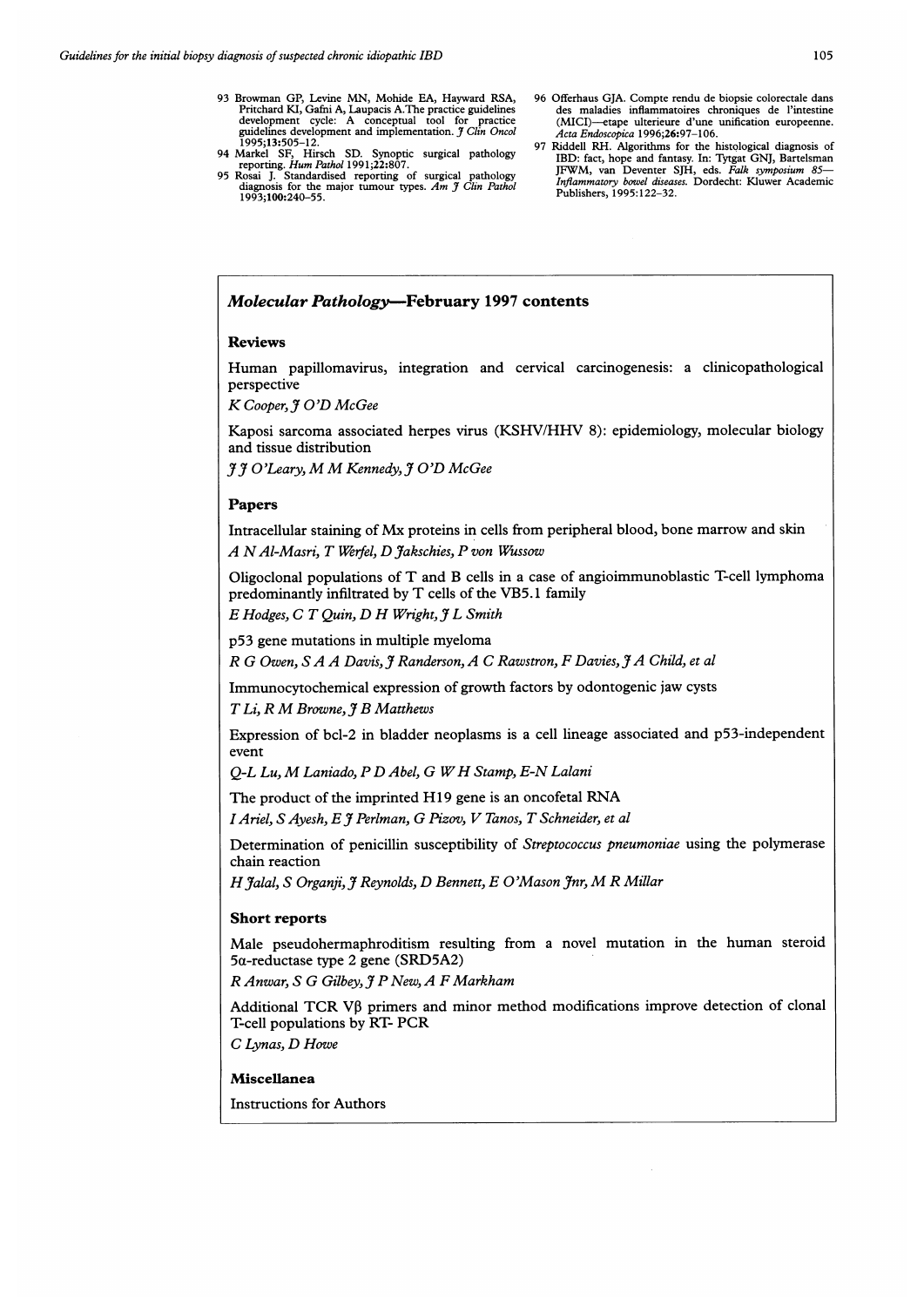For preparing the manuscript. We are grateful to trus tributy Long<br>for preparing the manuscript.<br>epitope retrieval system. Appl Immunohistochem 1995;3:

- 1 Shigeo Y, Kenji K, Souichi I, Daa T, Nakayama I, Moriuchi glands during gestation and puerperium. Am  $\widetilde{J}$  Clin Pathol  $\overline{23}$ 1993;99:13-17.
- $\frac{1}{2}$ ,  $\frac{1}{2}$ ,  $\frac{1}{2}$ ,  $\frac{1}{2}$ ,  $\frac{1}{2}$ ,  $\frac{1}{2}$ ,  $\frac{1}{2}$ ,  $\frac{1}{2}$ ,  $\frac{1}{2}$ ,  $\frac{1}{2}$ ,  $\frac{1}{2}$ ,  $\frac{1}{2}$ ,  $\frac{1}{2}$ ,  $\frac{1}{2}$ ,  $\frac{1}{2}$ ,  $\frac{1}{2}$ ,  $\frac{1}{2}$ ,  $\frac{1}{2}$ ,  $\frac{1}{2}$ ,  $\frac{1}{2}$ ,
- 3 Dakshinamurti K, Mistry SP. Tissue and intracellular distri-<br>bution of biotin-COOH in rats and chicks. *J Biol Chem* 8 Cooper K. Biotin intranuclear inclusions in gestational 1963;238:294-6.<br>1963;238:294-6. endometria [letter]. *J Pathol* 1996;179:125.
- investigate the as yet uncharacterised aberrant 4 Wood GS, Warnke R. Suppression of endogenous avidin-<br>  $\frac{1}{2}$  binding activity in tissues and its relevance to biotin-avidinfalse positivity associated with the PAP system.<br>detection systems. J Histochem Cytochem 1982;29:1196-
- 204.<br>5 Cooper K. Haffaiee Z. Immunohistochemical assessment of This study was supported with grants awarded to KC from 5 Cooper K, Haffajee Z. Immunohistochemical assessment of<br>SAIMR, CANSA and MRC. We are grateful to Mrs Molly Long MIC2 gene product in granulocytic sarcoma using six 198-201.
	- 6 Mazur MT, Hendrickson MR, Kempson RL. Optically A. Biotin-containing intranuclear inclusions in endometrial the presence of trophoblast. Am  $\tilde{f}$  Surg Pathol 1983;7:415-
- 2 Sickel JZ, di Sant'Agnese A. Anomalous immunostaining of 7 Wright CA, Haffajee Z, Iddekinge B, Cooper K. Detection<br>
2 Sickel JZ, di Sant'Agnese A. Anomalous immunostaining of 7 Wright CA, Haffajee Z, Iddekinge B, Cooper or Trepes simplex women using non-isotopic in situ<br>hybridization.  $\frac{3}{2}$  Pathol 1995;176:399-402.
	-

## Supraregional Assay and Advisory Service

Notification of Tenders Accepted by the SAAS Management Executive Board

In response to tenders received, the following laboratories have been designated to offer the Supraregional Assay and Advisory Service in the areas of expertise as follows:

# Uncommon Metabolic Thyroid Diseases

Department of Clinical Biochemistry Director: Dr P R Raggatt Addenbrooke's Hospital NHS Trust, Hills Road, Cambridge CB2 2QQ Tel: 01223 217156; fax: 01223 216862

### Metabolic Bone Disease

Department of Clinical Biochemistry Director: Professor C P Price St Barts & Royal London School of Medicine & Dentistry, Turner Street, London El 2AD Tel: 0171 377 7241; fax: 0171 377 1544

Department of Chemical Pathology

Director: Dr Trevor Gray Northern General Hospital NHS Trust, Herries Road, Sheffield S5 7AU Tel: 0114 243 4343; fax: 0114 256 0472

Department of Clinical Chemistry

Director: Dr William D Fraser

Royal Liverpool University Hospital, Prescot Street, Liverpool L7 8XP

Tel: 0151 706 4257; fax: 0151 706 5806

Department of Chemical Pathology

Director: Dr Angela Fairney

St Mary's Hospital, Praed Street, London W2 INY

Tel: 0171 725 1097; fax: 0171 725 1097

The standard of responses to the invitations to tender were very high, and the Supraregional Assay and Advisory Service Board compliment all the laboratories who bid for these assays on the quality of their presentations.

The Board are currently soliciting tenders for the supply of Assay and Advisory Services in the area of Porphyrin Metabolism. Enquires about this area may be made from the Chairman, Professor Vincent Marks, at the following address:

Professor Vincent Marks Dean of Medicine Chairman, SAAS Management Executive Board EIHMS, University of Surrey Stirling House Campus Surrey Research Park Guildford GU2 5RF